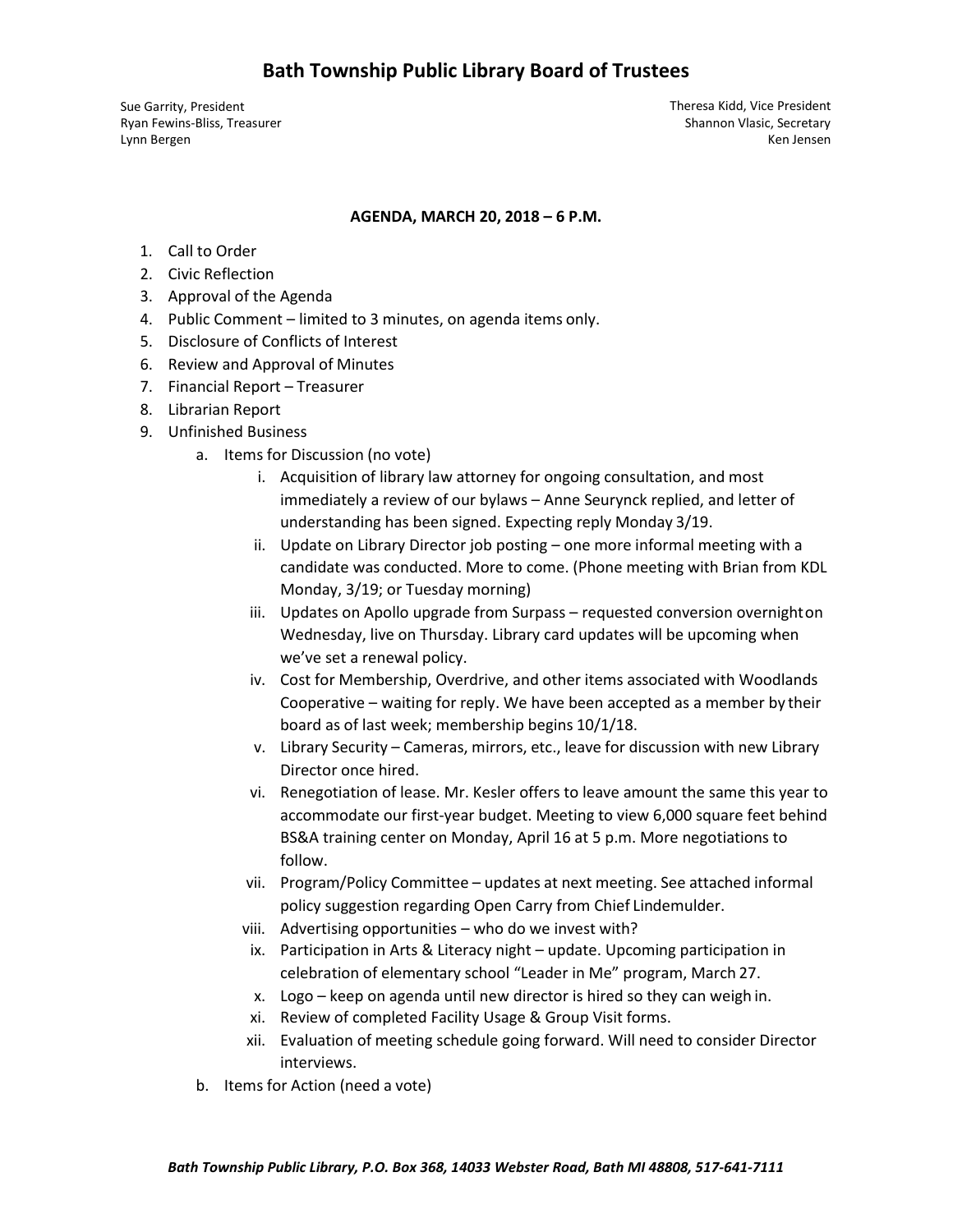## **Bath Township Public Library Board of Trustees**

Sue Garrity, President Theresa Kidd, Vice President Ryan Fewins‐Bliss, Treasurer Lynn Bergen

Shannon Vlasic, Secretary Ken Jensen

i. Upcoming meeting dates. Recommending two meetings on regular dates ( $1<sup>st</sup>$  & 3<sup>rd</sup> Tuesdays) in April and May, as well as special meeting on April 16.

#### 10. New Business

- a. Items for Discussion
	- i. Benefits for full-time staff.
	- ii. Ongoing custodial assistance.
- b. Items for Action
- 11. Public Comment Limited to 3 minutes
- 12. Board Member Comments
- 13. Adjournment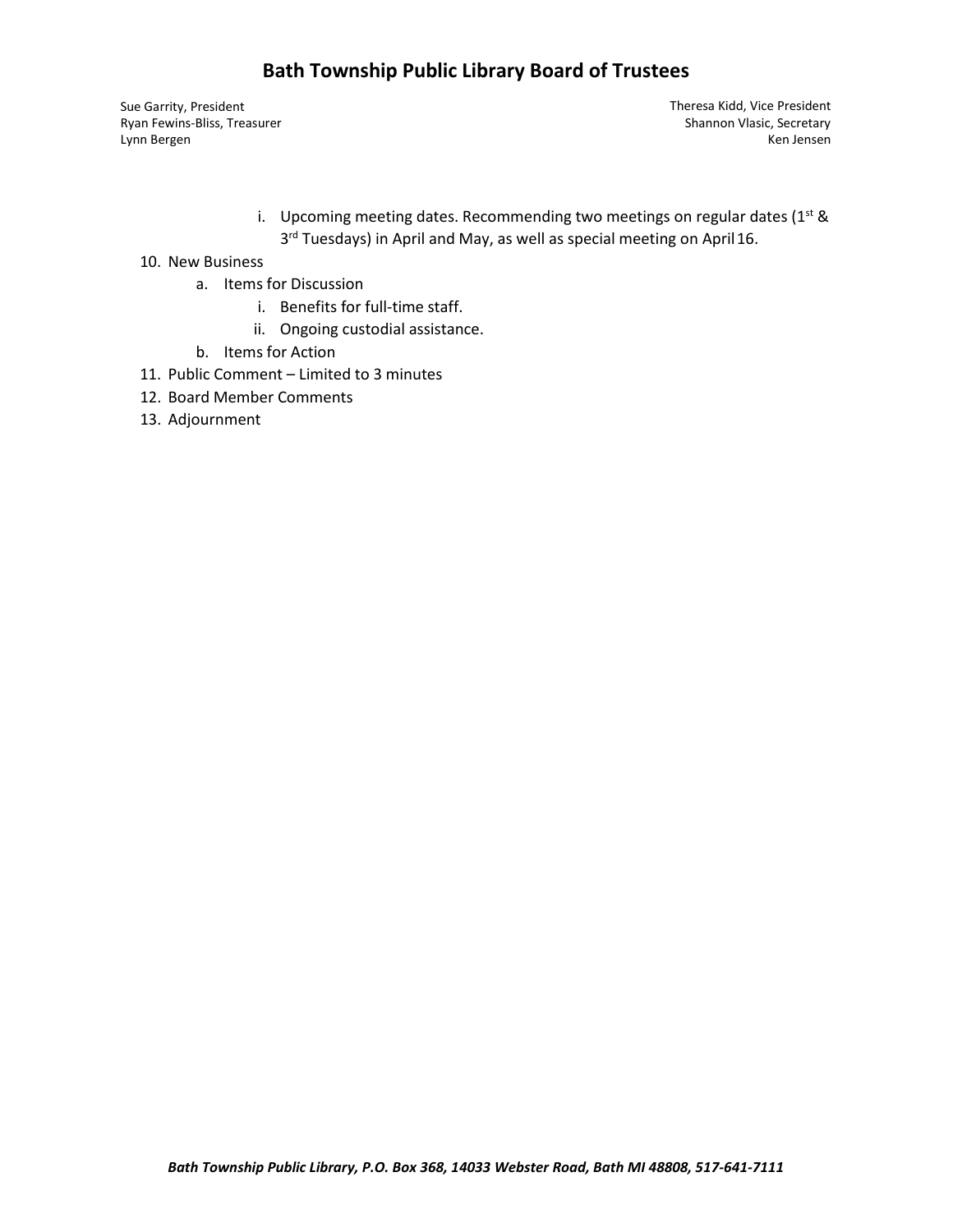Minutes 03/06/2018

Board Attendance: Sue Garrity, Lynn Bergen, Ken Jensen, Shannon Vlasic, Theresa Kidd (via Skype.) Ryan Fewins-Bliss absent with notice.

Public: Derek Barth, Anna Curtis

Meeting called to order at 6:03pm by Sue.

Moment of civic reflection.

Public Comment: None.

Disclosure of conflicts of Interest: None.

Lynn moves to approve minutes, Ken 2nd, all in favor.

Financial Report: No financial report yet, as Ryan is absent. In the midst of migrating to full version of QuickBooks. We have received another check from the township, so funds are coming in!

Librarian Report: New displays for Women's History Month and award-winning kids' books. Puzzles and board games have been made available for checkout. Library was closed four days in Feb. due to in-climate weather.

## DISCUSSION:

Acquisition of attorney: Letter of Understanding has been signed with Anne Seurynck. Bylaws draft has been submitted for her review.

Library Director: Over 40 potential responses have been narrowed down by KDL to four great candidates. Sue met informally with two of them to answer questions on Saturday March 3. Full interviews will be conducted in open meeting, likely in March or April.

ILS: Sue, Derek & Alex received Apollo training. There are some new helpful features that will help to go through converted data. Great tech and admin support so far. Per Ken, the program works great on a cellphone as well. Company will provide ongoing training for volunteers and new director.

Woodlands/ Overdrive: They have not had their board meeting yet, so no new updates. Keep on agenda.

Security - Keep on agenda. Discuss after director is hired.

Lease: Email from Camie Kesler, potential new space behind BS & A Software. 6,000 feet, which would nearly TRIPLE our space. Sue will get info and possibly schedule a tour for us to check it out. Lots of potential with bigger space!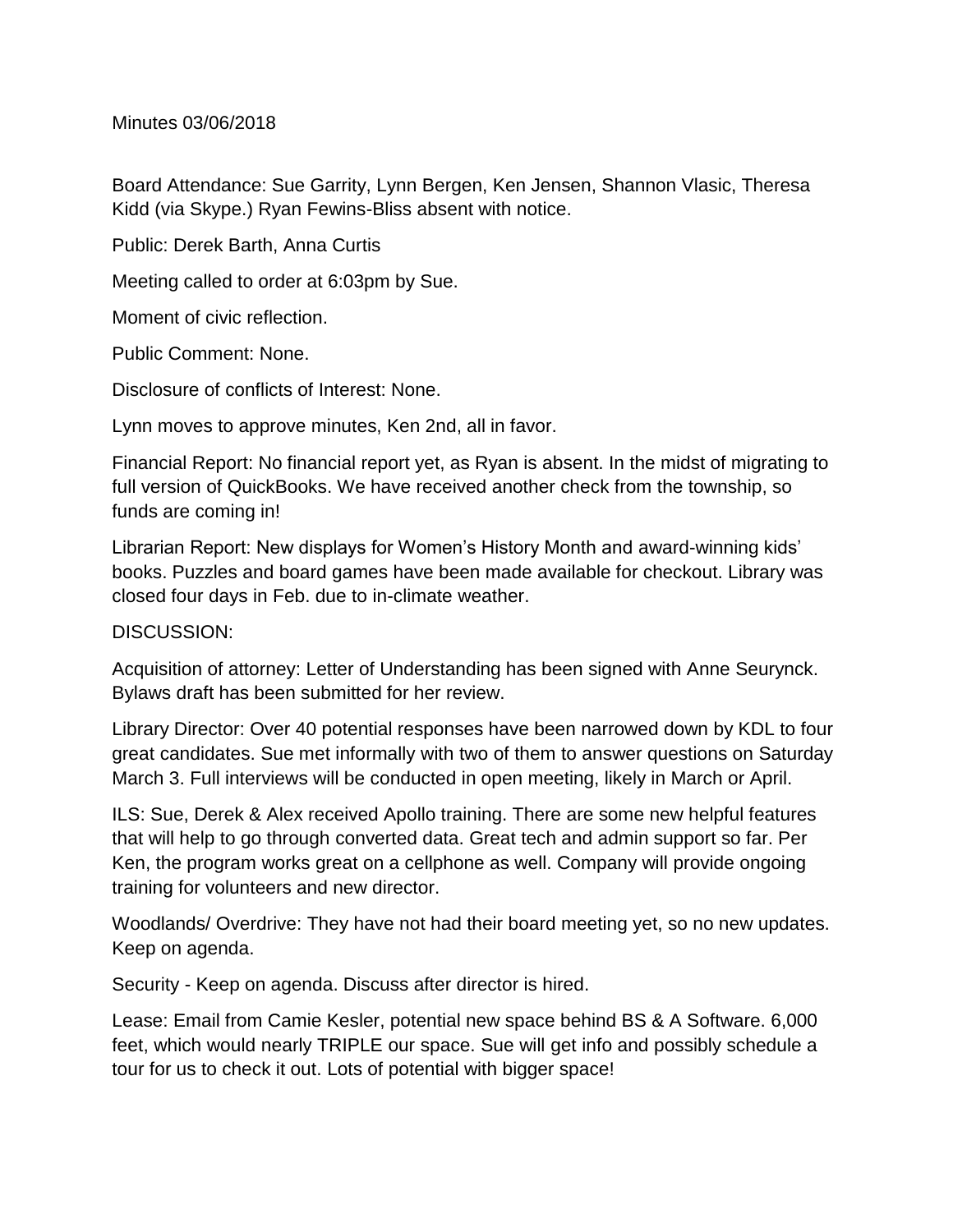Program / Policy Committee: No update. Keep on agenda.

Art & Literacy Night: Re-scheduled to March 14th from 5:30-7:30. Previous date cancelled due to bad weather. Sue and Elizabeth Evans will be manning the library table.

Advertising: Baseball club representative coming to future meeting on 3/20 to discuss advertising.

Meeting Schedule: Discuss with Theresa and Ryan and re-visit on 3/20. Hoping for 1st & 3rd Tuesday of April. Looking to go down to one meeting/ month, hopefully in June. Will re-evaluate once director is hired.

## NEW BUSINESS:

Facility Usage - Taxpayers expect the meeting room reservations to run smoothly. We need to be conscious of meeting schedules as to not double or overbook the meeting room. New form for reservation has been drafted and will be used to help keep better track. Policy is needed re: types of room usage, staff compensation, etc...

Tech Support: ASK took over IT support on 3/1. Quote for two new staff computers attached, Sue will bargain regarding setup fee. Lynn moves to follow through with quote. Ken 2nd, all approve.

Logo: Waiting for director.

Public Comment: None.

Board Comment: none.

Shannon moves to adjourn, Ken 2nd, all support.

Meeting adjourned at 6:01pm.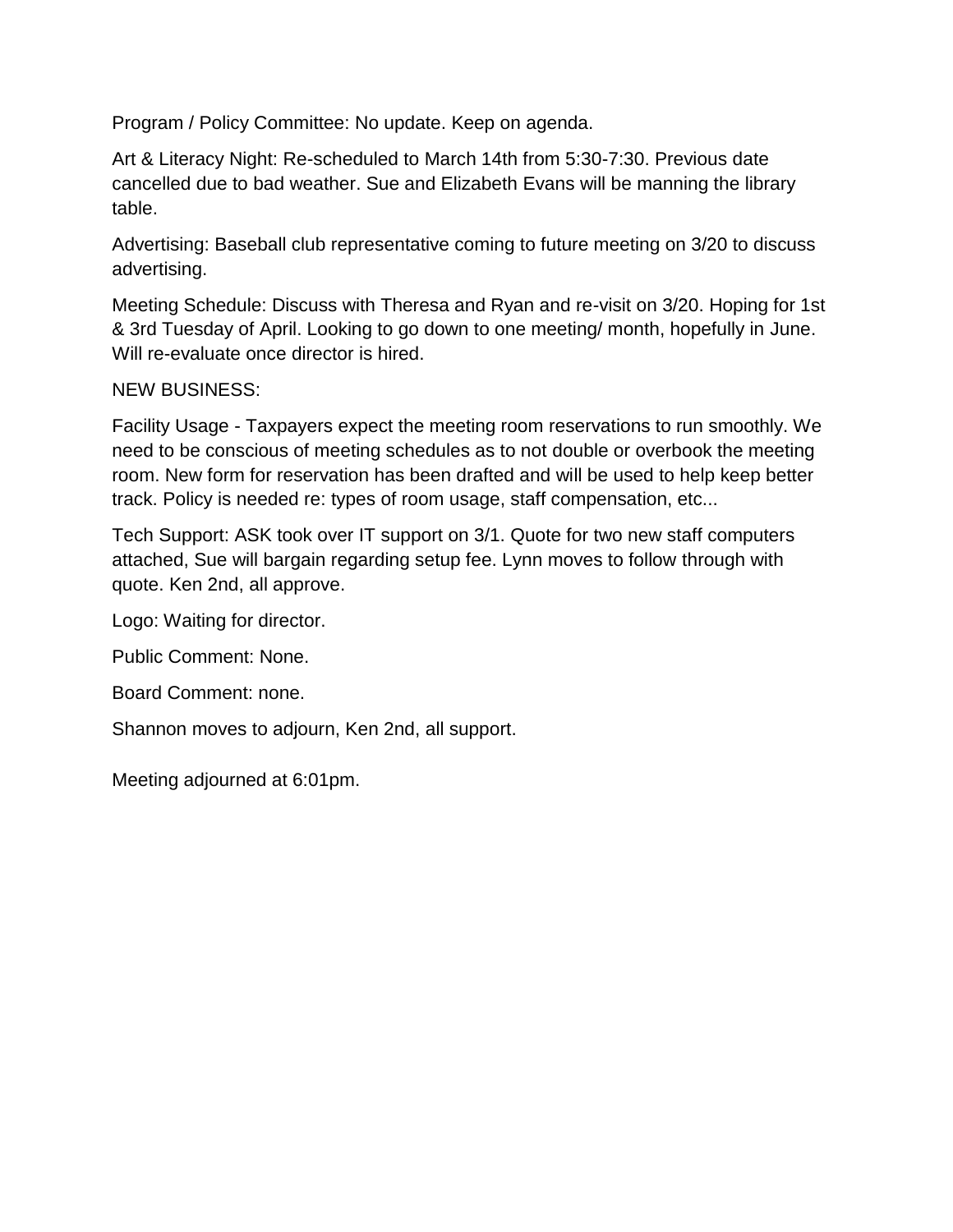Reply all | Delete Junk |

# Re: Concealed Carry/Open Carry in the Library



Suzanne Garrity Today, 6:23 AM Lyle Lindemulder [<llindemulder@bathtownship.us>](mailto:llindemulder@bathtownship.us)

Reply all

Sent Items

You forwarded this message on 3/13/2018 6:25 AM

Thanks Lyle, that helps clarify. I will share this with our board and employees; when we've hired our new director we'll develop an actual policy so it's clear to patrons, as well.

Sue

Sue Garrity President, Bath Township Public Library Board of Trustees 517‐927‐4162

**From:** Lyle Lindemulde[r <llindemulder@bathtownship.us>](mailto:llindemulder@bathtownship.us) **Sent:** Monday, March 12, 2018 9:03 AM **To:** Suzanne Garrity **Subject:** Re: Concealed Carry/Open Carry in the Library

Hi Sue,

I think what you have there is acceptable for us except the one about a loose gun in a bag. Many women carry their concealed pistol in their purse Ect. If the bag you are talking about was unattended by someone then I would say we should get a call. Otherwise I would treat it the same as someone carrying concealed.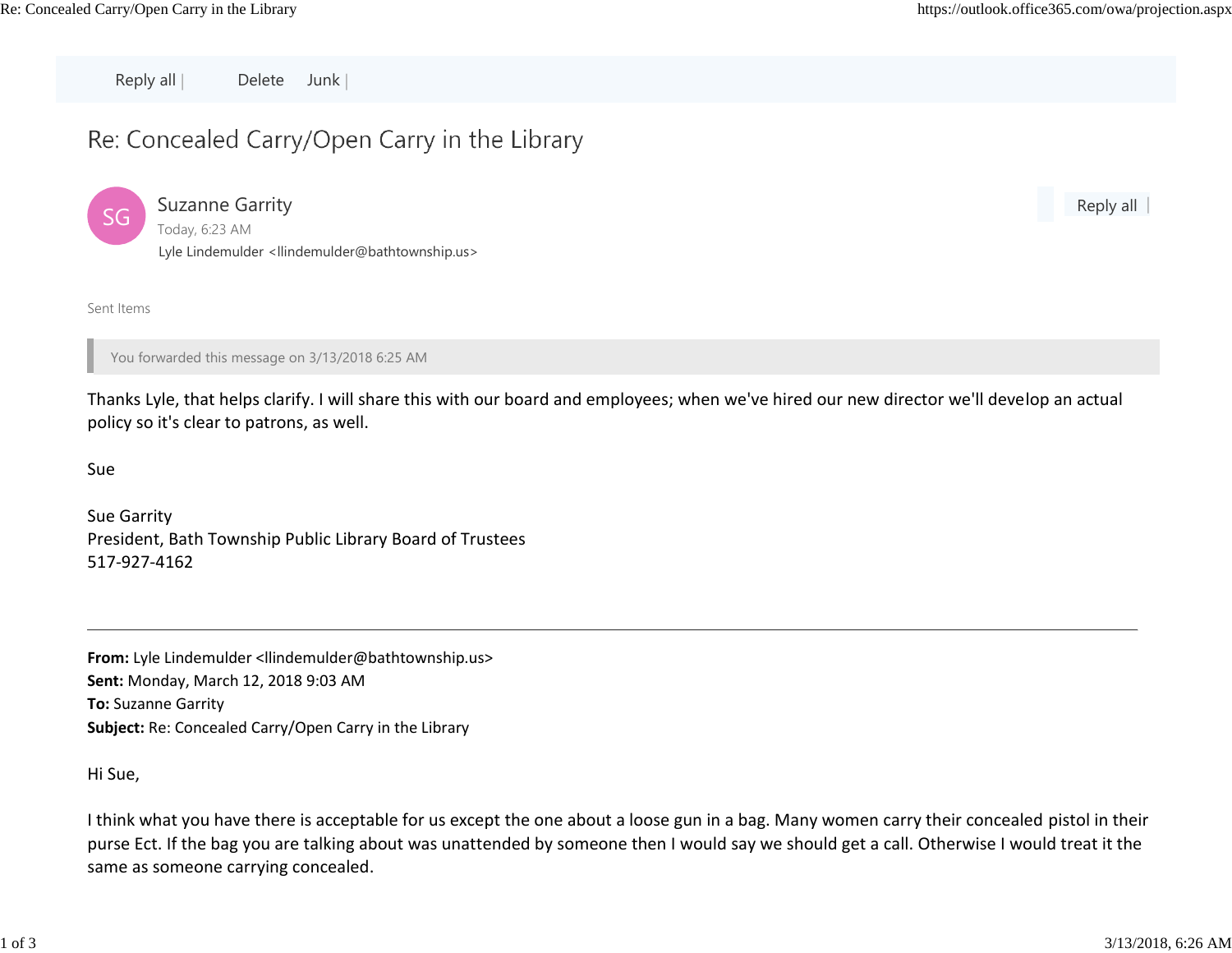Reply all | Delete Junk |

Let me know if there is anything else.

Thanks

On Sat, Mar 10, 2018 at 6:50 AM, Suzanne Garrity [<sgarrity@bathtownshippubliclibrary.org>](mailto:sgarrity@bathtownshippubliclibrary.org) wrote: Hi Lyle,

As we work through lots of issues with the legal establishment of our new township library, I've attended some workshops where this issue has come up and I wanted to reach out to regarding your preferences in our handling of patrons with guns.

I know it's legal for both concealed (with permit) and open carry in a library in Michigan. Other libraries described their local policies for handling the discomfort of staff and/or patrons with guns. Following is a description of what seemed to be the most reasonable way to handle these situations:

- Patron with openly holstered gun, causing no problems leave them alone
- Patron with loose gun in bag or backpack ‐ find quiet place to call 911 and advise local police; police make a visit to observe
- Patron suspected of carrying concealed gun, causing no problems ‐ leave them alone
- Patron suspected of carry concealed gun, visibly agitated find quiet place to call 911 and advise local police; police make a visit to observe

There may be other permutations of this situation ‐ I was at a workshop with a bunch of other library trustees, and this was the discussion. Would my descriptions of library staff response make sense in Bath, from what you know?

I'm aware that we have an individual in Bath who has participated in these open‐carry assaults on public places that appear on YouTube. He doesn't have a library card and I don't expect our library would be the best place for one the demonstrations carried out by his group, but I still want our staff to be prepared.

Thanks for any feedback you can provide.

Sue

Sue Garrity President, Bath Township Public Library Board of Trustees